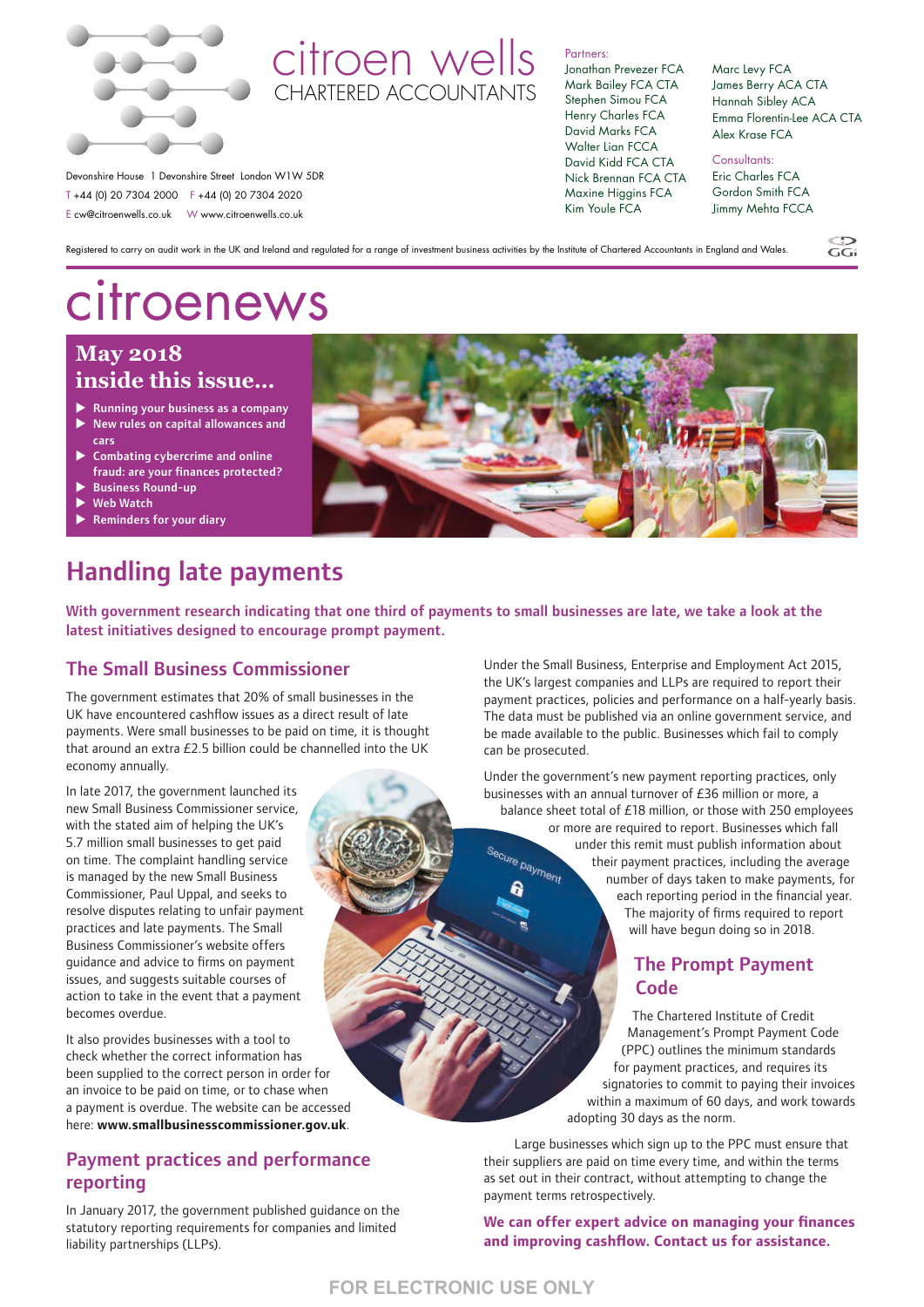# **Running your business as a company**

The question of whether to run a business as a limited company is a major decision. Here we look at some of the key areas to consider.

# **Tax implications**

**Income tax vs corporation tax** For limited companies, it is the company and not the director-shareholder that pays tax. The current rate for corporation tax is 19%, meaning that the tax due on profits made within a company will be less than the income tax paid by a sole trader or partner with the same profit figure. However, the profits of a company may be subject to income tax and national insurance contributions (NICs) when they are extracted by the director-shareholder.

#### **Extracting profits**

Many director-shareholders take a basic salary from the company, and extract profits by way of dividends. If they receive any form of cash remuneration, these are taxed as employment income. Such income is liable to income tax in the normal way.

Director-shareholder salary is tax deductible for corporation tax purposes. Uneven patterns of earnings, which could mean a spike in a tax bill for a sole trader, can be evened out by adjusting director remuneration.

**National insurance contributions**  Employment income attracts Class 1 NICs, for which both the director-shareholder and the company may be liable. Though employees are not liable to NICs on most benefits, Class 1A is generally due from the employer at 13.8%.

Director-shareholders have considerable flexibility when it comes to NICs. It may be possible to take a small salary of up to the threshold at which NICs are payable (£8,424 in 2018/19), and take the balance of post-tax profits as dividends. Earnings above the Lower Earnings Limit (£6,032 in 2018/19) are deemed subject to NICs at 0%, so paying a salary above this level will accrue entitlement to certain state benefits, even though no NICs are actually paid.

#### **Dividends**

Dividends have their own distinct tax treatment and are not liable to NICs. When combined with the Dividend Allowance, which taxes the first £2,000 of dividends at 0% (for 2018/19), dividends can produce a favourable outcome for the taxpayer. But remember that dividends are paid out of taxed profits, meaning that corporation tax also needs to be factored in.

#### **Pension provision**

A company may be able to make contributions into a registered pension scheme, subject to certain limits. Appropriate care is needed, and pension contributions must be paid 'wholly and exclusively' for the purposes of the trade in order to be deductible. For sole traders and partners, pension contributions would be considered a private expense.

**Leaving profits in the company** Where director-shareholders do not need to extract all the profits from the company to meet current expenditure, profits can be left in the company, opening up further future planning possibilities.

# **Additional benefits of incorporation**

Some other benefits of incorporation might include obtaining limited liability, as well as additional credibility. A company is a separate legal entity from its shareholders. It can own property, sue and be sued. In terms of borrowing, limited company status can allow a bank to take additional security by means of a 'floating charge' over the assets of the company.

### **Additional responsibilities**

Incorporation brings additional administrative responsibilities, which can lead to higher annual compliance costs. Company directors also have certain statutory responsibilities, and as such, they may be at risk of criminal or civil penalty proceedings for non-compliance. Business owners should consider the legal and administrative implications, together with their associated costs, before making any decisions.

**We can advise on all aspects of running a limited company – contact us for assistance.**

# New rules on capital allowances and cars

The tax treatment of cars under the capital allowances system changed with effect from 1 April 2018. The new rules are likely to have a significant impact on many businesses. Here we consider the changes in more detail.

'Capital allowances' is the term used to describe the deduction we are able to claim on your behalf for expenditure on business equipment, in lieu of depreciation. The allowances available depend on what you are purchasing, and there are special rules for cars. Unlike expenditure on most plant and machinery, expenditure on cars does not qualify for the £200,000 Annual Investment Allowance (AIA) and instead only benefits from the writing down allowance (WDA). Any expenditure not covered by the AIA (or enhanced capital allowances) enters either the main rate pool or the special rate pool, attracting WDA at the appropriate rate.

# What's changed?

Whether the expenditure enters the main rate pool or the special rate pool depends on the vehicle's CO<sub>2</sub> emissions. Prior to 1 April 2018, expenditure on cars with  $\mathsf{CO}_2$  emissions not exceeding 130 g/km was allocated to the main pool, which attracts a WDA rate of 18%. Meanwhile, expenditure on cars with emissions over 130 g/km entered the special rate pool, which attracts an 8% WDA.

However, the government has now lowered the  $\mathrm{CO}_2$  emissions thresholds for capital allowances, thus restricting the available tax relief. The changes apply to business expenditure on cars which is incurred on or after 1 April 2018. From this date, expenditure on cars with  $\text{CO}_2$  emissions not exceeding 110 g/km enters the main pool, while those with emissions over 110 g/km now enter the special rate pool.

It should be noted that the reduction in the emissions threshold from 130 g/km to 110 g/km will not apply to expenditure incurred under car hire contracts entered into before 1 April 2018 (corporation tax) or 6 April 2018 (income tax) for the purposes of the lease rental restriction. In addition, from 1 April 2018 the 100% first year allowance for expenditure on cars has been reduced for cars with CO<sub>2</sub> emissions of 75 g/km or less, to just 50 g/km.

# Reviewing your expenditure

There are only a few vehicles which meet the 50 g/km test, so not identifying the change could be costly. Businesses may want to take the opportunity to review their expenditure on business cars and consider some of the more tax-efficient options that may be available. There may be savings to be made from using goods vehicles, which are subject to different tax rules.

**We can help you to make the most of the tax reliefs available to your business.**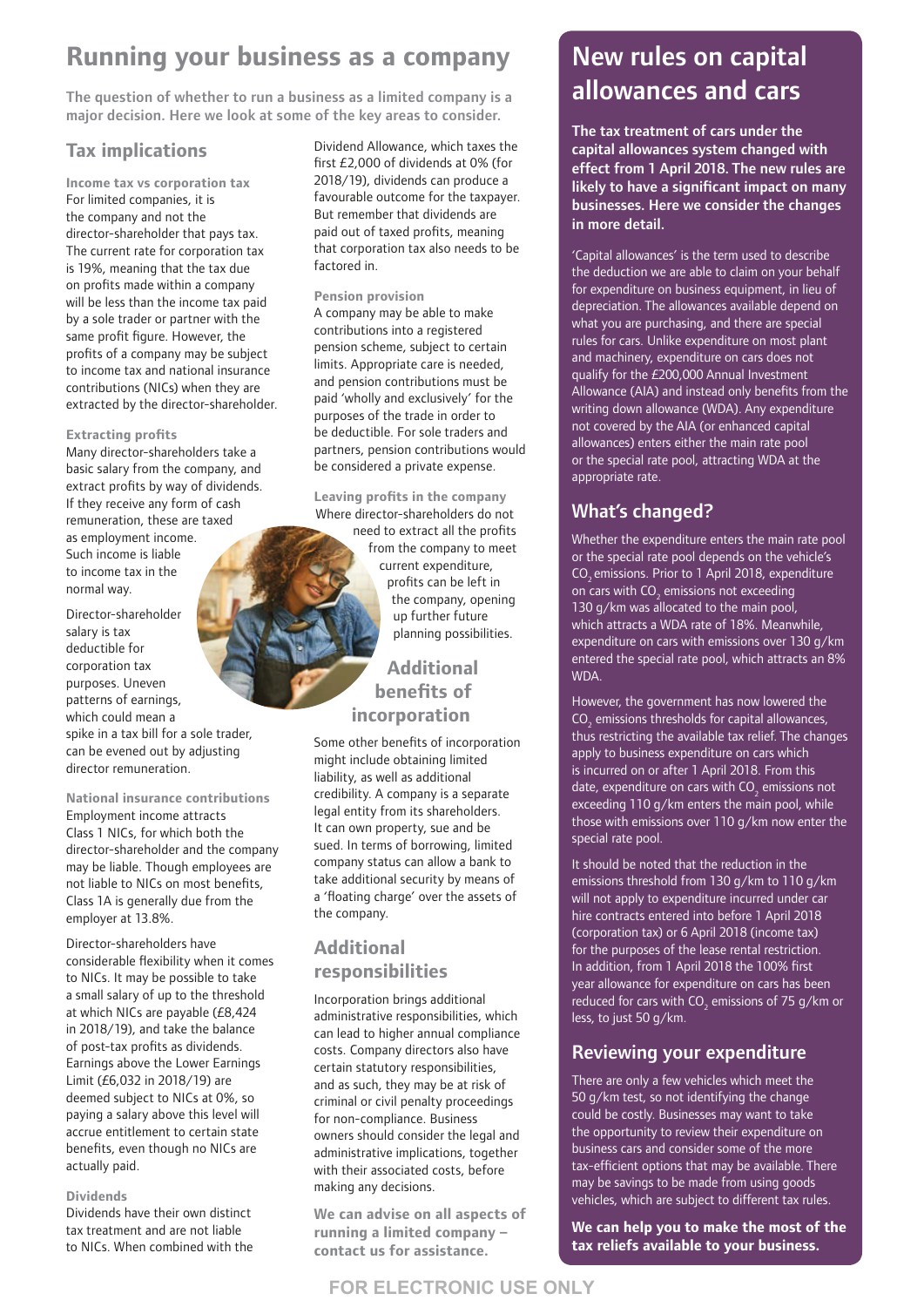

# Combating cybercrime and online fraud: are your finances protected?

With instances of online fraud totalling 4.7 million in the year to September 2017, it is vital that you safeguard your business and personal finances. From phishing to identity fraud, we examine some of the most common types of cybercrime, and consider ways in which you can minimise the risk.

### Types of cybercrime and online fraud

Every year, millions of businesses and individuals are caught out by a range of different types of online fraud, some of which are outlined below.

#### **Phishing**

Phishing refers to the practice whereby a criminal poses as a recognisable company or brand (including major banks, HMRC and telecommunication companies), and contacts an individual or a business, requesting them to provide personal information or payments, or to allow them remote access to their computer.

Victims are often contacted via telephone, email or text message, and are urged to supply sensitive data, including banking and credit card information and account passwords. Criminals then take advantage of this, or take the opportunity to install malicious software onto the victim's computer.

#### **Action points:**

- $\checkmark$  Exercise caution when it comes to responding to phone calls, text messages or emails asking you to make a payment, or log in to an online account. The government, banking
- account from there.

#### **Mandate fraud**

Mandate fraud involves a criminal posing as a banking organisation or other financial body and requesting their victim to change a direct debit, standing order or bank transfer mandate.

#### **Action points:**

- 
- 

#### **Identity fraud**

Identity fraud occurs when criminals garner sufficient personal data on an individual to assume their identity. Most then open bank accounts, order goods, obtain credit cards and take out contracts in the victim's name.

#### **Action points:**

- $\checkmark$  Be wary of emails claiming to be from your bank or finance provider: never give out your account information or your personal details. Your bank will never ask you for your PIN number or account password
- $\checkmark$  Check any financial statements carefully suspicious activity

#### **Investment fraud and land banking scams**

This type of fraud involves a criminal offering their victim the opportunity to invest in a range of schemes or products which typically tend to be of little value, or which do not actually exist. The criminal's aim is to make you 'invest' as much as possible, and subsequently disappear with your funds.

#### **Action points:**

- $\mathbf y$  Never give out your financial or personal information
- $\vee$  Ensure that you carry out thorough research into your potential options before you decide to invest – avoid taking up offers of investments on the spur of the moment. If you are unsure about an offer, check with the Financial Conduct Authority whether the seller's activities are legitimate.

Ensuring that you have the basics covered is the first step to helping to protect your business and personal finances. As a business owner, it is also advisable to train your employees on the best ways to deal with cybercrime and matters of fraud. Instances of online crime or suspicious communications should be reported to **[www.actionfraud.police.uk](http://www.actionfraud.police.uk)**.

**Taking appropriate action now will help to safeguard your business and personal finances against the risk of fraud.**